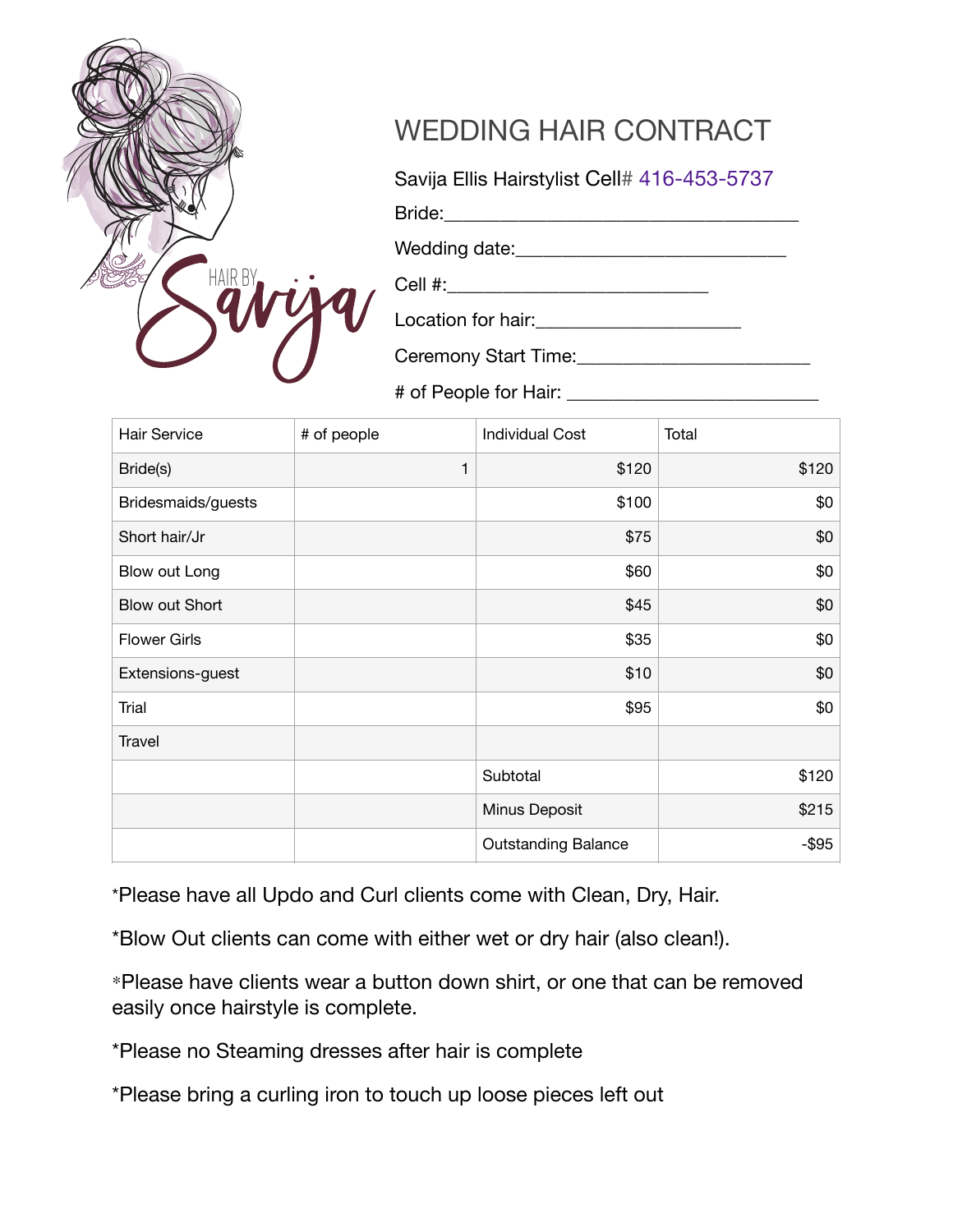

In this Agreement, the party who is contracting to provide services shall be referred to as "The Stylist" and the party who will be receiving the services shall be referred to as "The Client".

The Stylist agrees to:

- i) Perform hair services with reasonable time and care on the wedding date
- ii) Come equipped with all professional tools and products needed to perform Hair services
- iii) Conduct themselves in a professional and friendly manner to all recipients of services given.

The Advertising

- i) The Client agrees to allow pictures (both before and after for promotional use on social media including but not limited to Instagram, and artist's professional website: www.hairbysavija.com
- ii) The Client also agrees to allow use of professional photography photos obtained from listed photographer for promotions. Yes\_\_\_\_ No\_\_\_\_\_ Yes with limitations:

## **Payments**

i) The Client understands that full payment for hair services are due on the morning of the listed wedding date or no more than 5 days before the listed wedding date. A \$100 late fee will be charged for each day this payment goes unpaid afterwards. Payments will be accepted in the form of Cash or Etransfer. Personal Cheques will not be accepted. Client's Initials

ii) The Client understands that The Stylist in not paid hourly, so in the event The Stylist is delayed either initially or during due to tardiness of the bride or her party members, a fee of \$100 per 30 minutes will be accrued and the Stylist will not be liable for any problems this tardiness causes to the original timeline. The Client will be invoiced for any fees. Client's Initials

iii) The Client understands that The Stylist allows a 1 hour, 1 hairstyle only window for a Trial. If the Trial exceeds the maximum 1 hour time allotted by The Stylist, for each extra half hour The Stylist will charge an additional \$50. Clients Initials \_\_\_\_\_